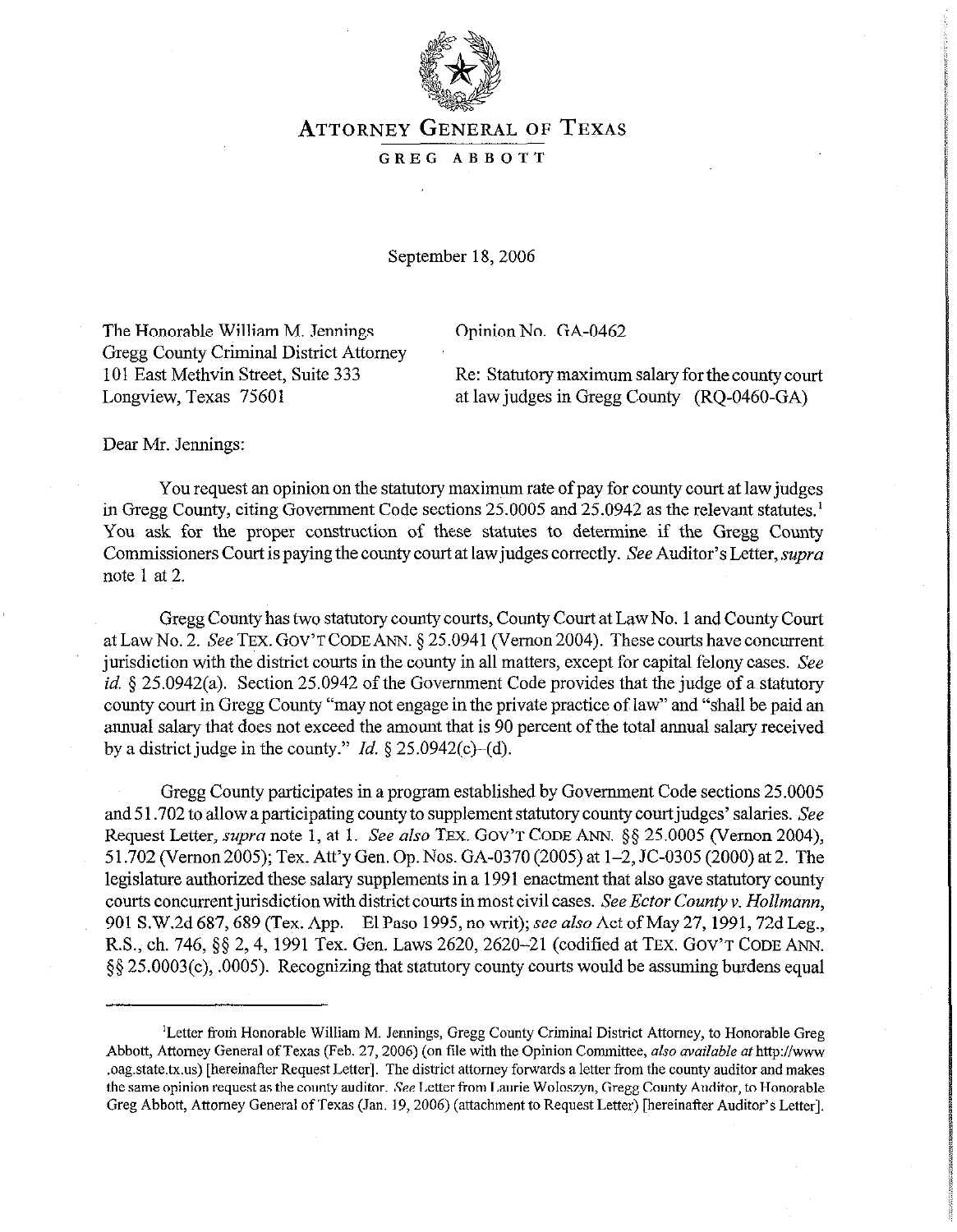in many ways to those of district courts, the legislature thus provided a method for raising the salaries of county court at law judges to an amount near that earned by district judges. See *Ector*  County, 901 S.W.2d at 689. Under section 51.702, a commissioners court may adopt a resolution authorizing the collection of certain filing fees and court costs to fund the salary supplements. See TEX. GOV'T CODE ANN.  $\S$  51.702(a)–(f) (Vernon 2005). The fees are sent to the comptroller for deposit in the judicial fund and appropriated for county court at law judges' salary supplements. See *id.* § 51.702(d); see also *id.* §§ 21.006 (Vernon 2004) (judicial fund), 25.0015 (Vernon 2004) (state contribution for county court at law judges' salaries), 25.0016 (Vernon 2004) (section 51.702 funds in excess of salary supplements are returned to counties to use only for court-related purposes for support of the judiciary). Section 25.0005(a) applies to setting the salary of statutory county court judges in counties that collect the fees and costs under section 51.702, stating in part:

> A statutory county court judge, other than a statutory county court judge who engages in the private practice of law or a judge in whose court fees and costs under Sections 51.702(a) and (b) are not collected, shall be paid a total annual salary set by the commissioners court at an amount that is *at least equal* to the amount that is \$1,000 less than the total annual salary received by a district judge in the county on August 31,1999.

*Id.* § 25.0005(a) (Vernon 2004) (emphasis added). This provision sets as a minimum salary for the Gregg County statutory county court judges in an amount at least equal to \$1,000 less than the salary received by a district judge in Gregg County on August 31, 1999, which the county auditor determined to be \$100,117. See Auditor's Letter, *supra* note 1, at 2.

You inform us that Gregg County collects fees and costs under Government Code section 51.702. See Request Letter, *supra* note 1, at 1. The judges of the county courts at law have submitted a brief stating that the county has for several years compensated them under section 25.0005(a)? In September 2005, the Gregg County Commissioners Court voted to pay the county court at lawjudges a salary of \$1,000 less than the amount paid to district judges under Government Code section 659.012(a)(l). See Judges' Brief, *supra* note 2, at 2; see also TEX. GOV'T CODE ANN. 5 659.012(a) (Vernon Supp. 2006) (salaryofdistrictjudges),RequestLetter, supranote 1, at 1. This action set the county court at lawjudges' salary at \$131,500 a year, effective December 1,2005. In November 2005, however, the county auditor informed the county court at law judges that their salary would be only 90 percent of the salary paid to the district judges, or  $$119,250$ <sup>3</sup> citing Government Code section 25.0942(d) as authority for this amount. See Auditor's Letter, *supra* note 1, at 2; Judges' Brief, *supra* note 2, at 2. Section 25.0942(d) provides as follows:

<sup>&#</sup>x27;Brief from Honorable Rebecca Simpson, Judge, County Court at Law No. 1 and Honorable Alfonso Charles, Judge, County Court at Law No. 2, to Honorable Greg Abbott, Attorney General of Texas, at 2 (Apr. 13,2006) (on tile with the Opinion Committee) [hereinafter Judges' Brief].

 $3But$  see Tex. Att'y Gen. Op. No. GA-0437 (2006) at 3 (determining that a district judge's maximum annual salary is \$140,000).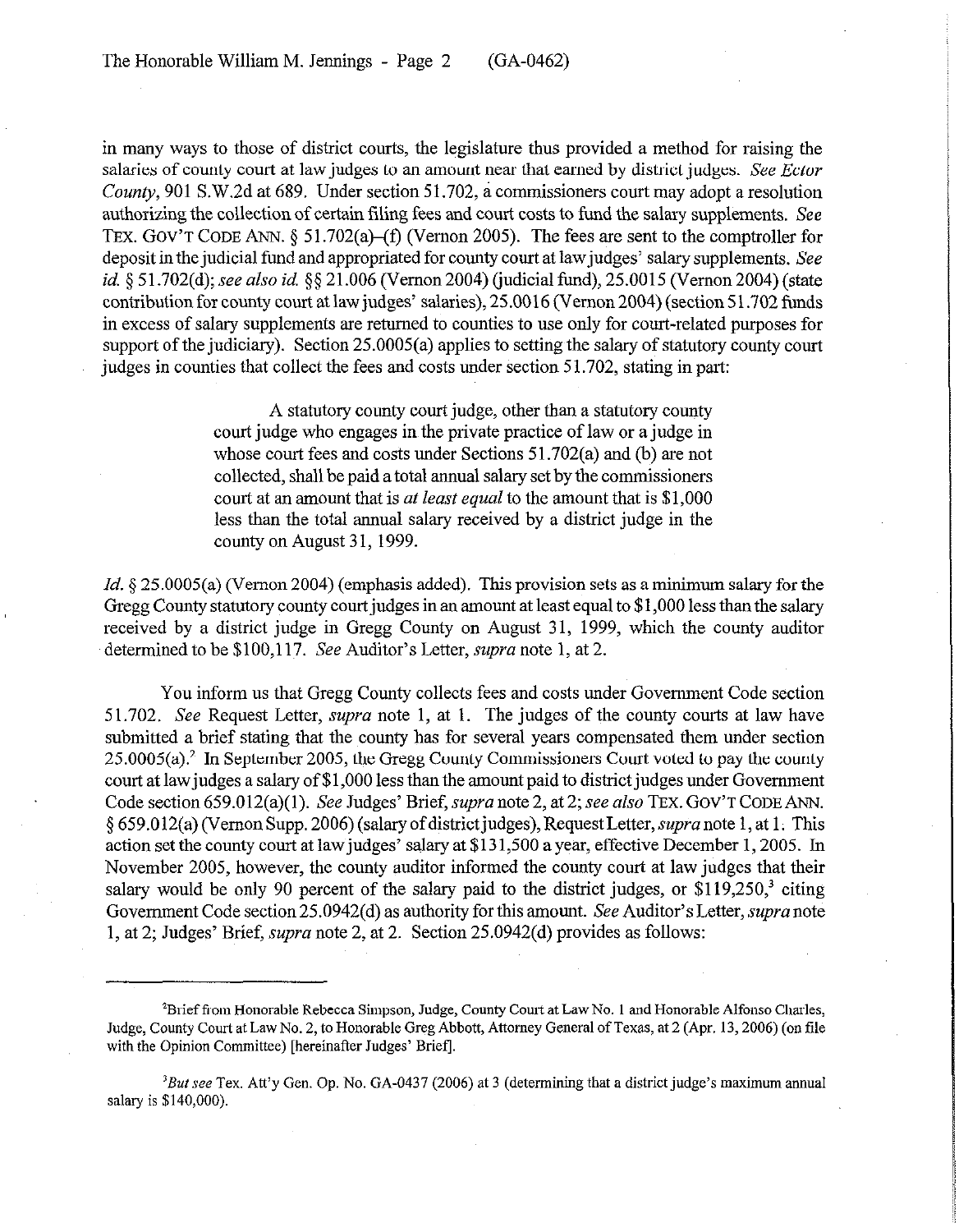The judge of a county court at law shall be paid an annual salary *that does not exceed* the amount that is 90 percent of the total annual salary received by a district judge in the county. The salary may be paid in equal monthly installments.

TEx. **GOV'T CODE** ANN. § 25.0942(d) (Vernon 2004) (emphasis added).

In determining the statutory maximum salary for the county court at law judges in Gregg County we interpret unambiguous statutory language according to its plain meaning and construe a statute's provisions in harmony. *See McIntyre v. Ramirez,* 109 S.W.3d 741, 745 (Tex. 2003). Section 25.0942(d) establishes the maximum annual salary for statutory county courtjudges in Gregg County, which the auditor has computed as \$119,250. Government Code section 25.0005(a) sets a minimum annual salary of \$100,117. See TEX. GOV'T CODE ANN. §§ 25.0942, .0005(a) (Vernon 2004); Auditor's Letter, *supra* note 1, at 2. Thus, sections 25.0005(a) and 25.0942(d) are consistent with one another, together setting a minimum annual salary of \$100,117 and a maximum of \$119,250. Accordingly, the maximum salary for Gregg County statutory county court judges may not exceed 90 percent of the total annual salary received by a district judge in the county.

The county auditor also asks whether it is appropriate to use the total salary received from both state and county sources when calculating the maximum amount allowed for both district judges and county court at law judges. A district judge's salary is determined according to Government Code section 659.012(a)(1), which provides as follows:

> a judge of a district court is entitled to an annual salary from the state of at least \$125,000, except that the combined salary of a district judge from state and county sources, including compensation for any extrajudicial services performed on behalf of the county, may not exceed the amount that is \$5,000 less than the salary provided for a justice of a court of appeals other than a chief justice[.]

TEX. **GOV'T CODE** ANN. 5 659.012(a)(l) (Vernon Supp. 2006). In Gregg County, a county court at law judge's salary is determined according to section 25.0005(a). Section 25.0005(a) provides in part that

> [a] district judge's or statutory county court judge's total annual salary includes contributions and supplements, paid by the state or a county, other than contributions received as compensation under Section 74.051.

*Id.* § 25.0005(a) (Vernon 2004). Government Code section 74.051 establishes the compensation for serving as a presiding judge of an administrative judicial region. See *id. §* 74.051 (a) (Vernon Supp. *2006); see also id. 5s* 74.041(2) (V emon 2005) (defining "presiding judge"), 74.042 (Vernon 2005) (listing counties included in each administrative judicial region of the state). For purposes of section 25.0005, a district judge's or statutory county court judge's total annual salary includes contributions and supplements paid by the state or a county, except for compensation received for serving as a presiding judge of an administrative judicial region.